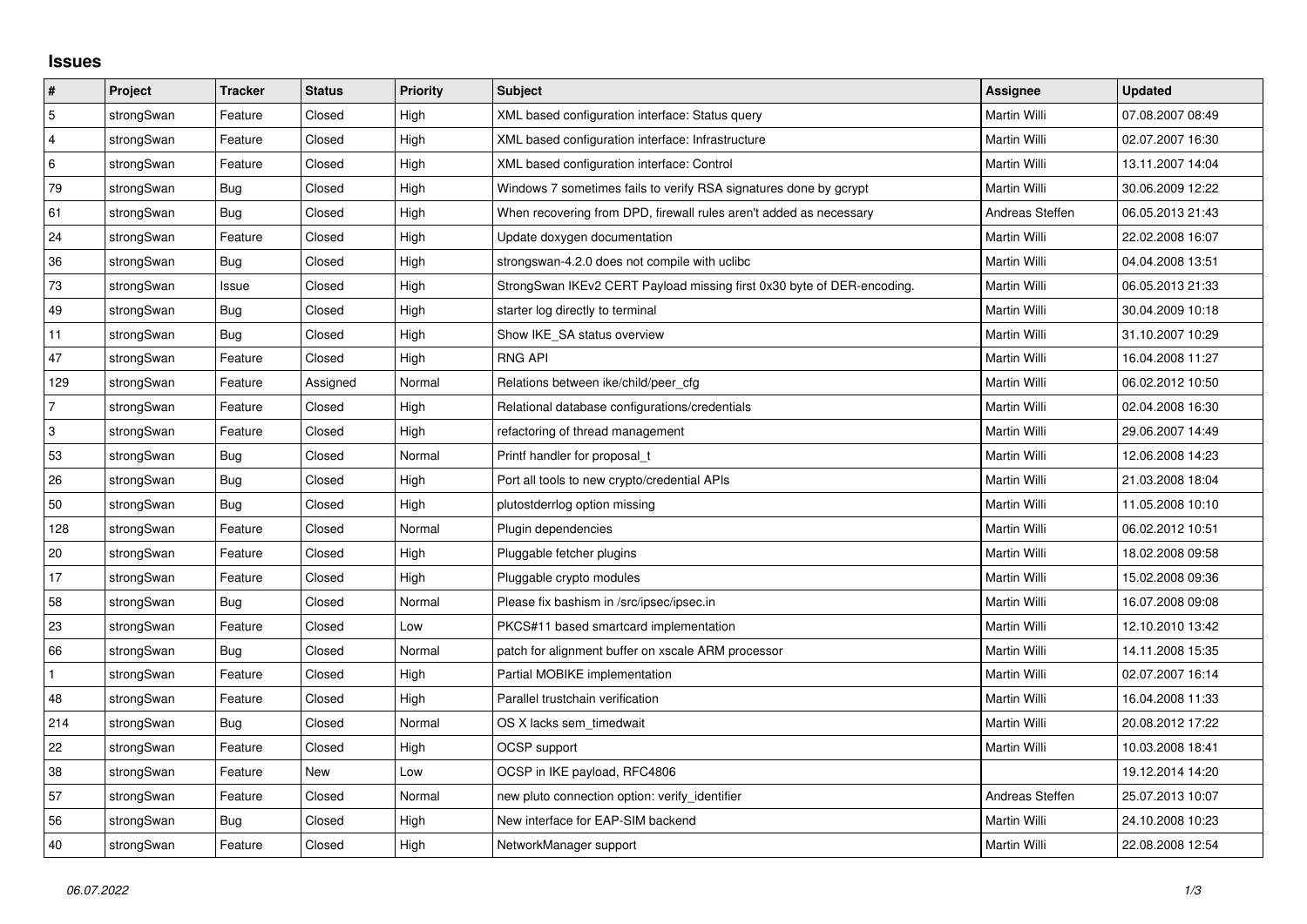| $\vert$ # | Project    | <b>Tracker</b> | <b>Status</b> | Priority  | <b>Subject</b>                                                              | <b>Assignee</b>       | <b>Updated</b>   |
|-----------|------------|----------------|---------------|-----------|-----------------------------------------------------------------------------|-----------------------|------------------|
| 44        | strongSwan | <b>Bug</b>     | Closed        | Normal    | multiple copies of ca certificate in cache                                  |                       | 07.04.2008 10:51 |
| 64        | strongSwan | Bug            | Closed        | High      | MOBIKE with changed NAT mappings                                            | Martin Willi          | 08.10.2008 14:21 |
| 8         | strongSwan | <b>Bug</b>     | Closed        | Urgent    | MOBIKE selects disappearing IPv6 address                                    | <b>Martin Willi</b>   | 05.07.2007 09:03 |
| 43        | strongSwan | <b>Bug</b>     | Closed        | High      | missing certificate_identity in SQL database causes segfault                | Martin Willi          | 07.04.2008 10:08 |
| 52        | strongSwan | Bug            | Closed        | High      | Migrate ESP sequence number in update_sa                                    | <b>Tobias Brunner</b> | 25.06.2008 08:40 |
| 18        | strongSwan | Feature        | Closed        | High      | Merge EAP-AKA module into trunk                                             | Martin Willi          | 13.12.2007 09:47 |
| 65        | strongSwan | Bug            | Closed        | High      | Many UML tests fail                                                         | Andreas Steffen       | 07.10.2008 07:09 |
| 70        | strongSwan | <b>Bug</b>     | Closed        | High      | IPv6                                                                        | Andreas Steffen       | 21.02.2009 11:09 |
| 68        | strongSwan | Issue          | Closed        | Normal    | ipsec pool - unknown IPSec command                                          | Martin Willi          | 06.05.2013 21:35 |
| 78        | strongSwan | Feature        | Closed        | Normal    | Integrity tester for libstrongswan and all plugins.                         | Martin Willi          | 27.06.2009 16:19 |
| 14        | strongSwan | Feature        | Closed        | High      | Initiate/Terminate IKE_SAs                                                  | Martin Willi          | 13.11.2007 14:04 |
| 19        | strongSwan | Feature        | Closed        | High      | Include EAP-MD5 into trunk                                                  | Martin Willi          | 13.12.2007 09:48 |
| 71        | strongSwan | Bug            | Closed        | High      | Improved Acquire handling                                                   | Martin Willi          | 20.05.2009 11:54 |
| 69        | strongSwan | Feature        | Closed        | Normal    | Improve scheduler performance                                               | <b>Tobias Brunner</b> | 04.12.2008 17:03 |
| 55        | strongSwan | Bug            | Closed        | High      | Implement SHA512/384/256 HMAC with proper truncation in kernel              | <b>Martin Willi</b>   | 03.12.2009 11:41 |
| 15        | strongSwan | Feature        | Closed        | High      | Implement rauthentication using RFC4478                                     | Martin Willi          | 30.11.2007 14:55 |
| 60        | strongSwan | Feature        | Closed        | High      | Implement draft-sheffer-ikev2-gtc-00 with PAM password verification         | Martin Willi          | 22.08.2008 12:59 |
| 67        | strongSwan | Feature        | Closed        | Normal    | Implement DH groups 22-24                                                   | Martin Willi          | 19.04.2010 14:51 |
| 13        | strongSwan | Feature        | Closed        | High      | Implement a modular credential framework                                    | Martin Willi          | 15.02.2008 09:36 |
| 32        | strongSwan | Bug            | Closed        | High      | ikev2/rw-no-idr scenario fails                                              | Martin Willi          | 19.03.2008 11:13 |
| 31        | strongSwan | <b>Bug</b>     | Closed        | High      | ikev2/rw-eap-aka-rsa scenario fails                                         | Martin Willi          | 19.03.2008 15:25 |
| 35        | strongSwan | <b>Bug</b>     | Closed        | High      | ikev2/ocsp-no-signer-cert scenario segfaults                                | Martin Willi          | 02.04.2008 09:45 |
| 34        | strongSwan | Bug            | Closed        | High      | ikev2/multi-level-ca-loop segfaults                                         | Martin Willi          | 31.03.2008 09:19 |
| 33        | strongSwan | Bug            | Closed        | High      | ikev2/crl-revoked scenario broken                                           | Martin Willi          | 19.03.2008 19:02 |
| 62        | strongSwan | <b>Bug</b>     | Closed        | Normal    | ikev2 missing rekeying support not recognised                               | Martin Willi          | 14.11.2008 15:17 |
| 37        | strongSwan | Feature        | Closed        | High      | Hash and URL support for IKEv2                                              | <b>Tobias Brunner</b> | 18.04.2008 13:38 |
| 16        | strongSwan | Feature        | Closed        | High      | Generic plugin architecture                                                 | Martin Willi          | 15.02.2008 09:37 |
| 12        | strongSwan | <b>Bug</b>     | Closed        | Immediate | Fix build on uClibc                                                         | Martin Willi          | 31.10.2007 10:34 |
| 51        | strongSwan | <b>Bug</b>     | Closed        | Urgent    | fips_signer should not chek for \$(PREFIX)/libexec/ipsec/ at build time     | Andreas Steffen       | 19.08.2008 21:10 |
| 45        | strongSwan | <b>Bug</b>     | Closed        | High      | Failure to open SQLite database crashes charon                              | Martin Willi          | 07.04.2008 09:16 |
| 54        | strongSwan | Feature        | Closed        | High      | <b>EAP-Identity Server functionality</b>                                    | Martin Willi          | 22.08.2008 12:55 |
| 46        | strongSwan | Feature        | Closed        | High      | DNS resolving for hosts in ike_cfg                                          | Martin Willi          | 09.06.2008 09:34 |
| 10        | strongSwan | Bug            | Closed        | High      | distribution cannot be built because logout.cs template is missing in trunk | Martin Willi          | 18.09.2007 07:43 |